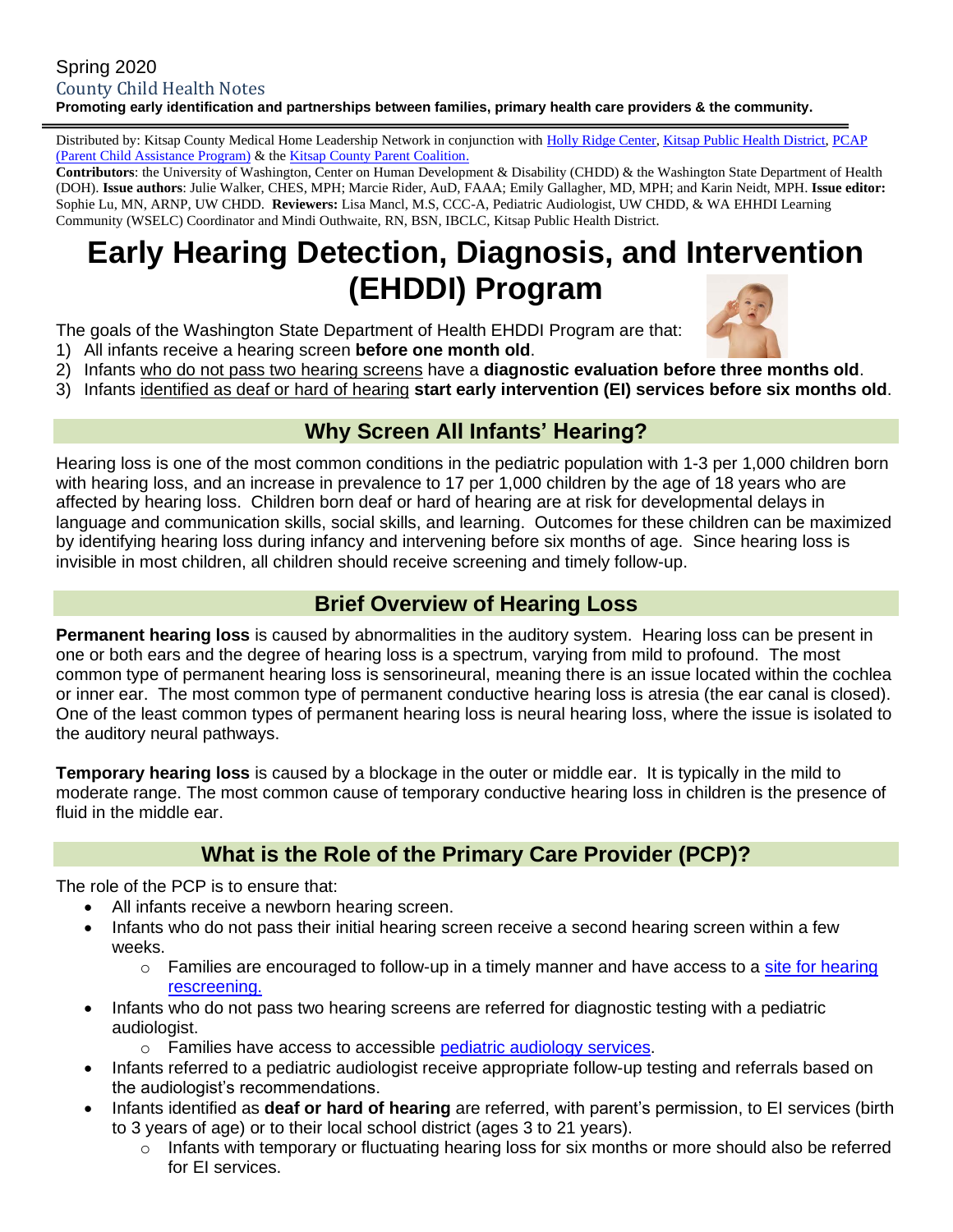### **How Can I Support Families and Children Who Are Deaf or Hard of Hearing?**

- Help families determine their communication goals for their child and use appropriate resources (e.g. hearing technology including hearing aids and cochlear implants, visual communication using sign language) to achieve their goals.
	- o Provide families with the [WA EHDDI Resource Notebook](https://www.doh.wa.gov/Portals/1/Documents/8330/344-017-EHDDInotebk-en-L.pdf) (other languages available below).
- Ensure that families and their children are enrolled in Early Intervention/Birth to 3 Services
	- $\circ$  Fax, call, or secure email the Lead Family Resources Coordinator (FRC) in the county in which the child lives. See the [Early Support for Infants and Toddlers \(ESIT\) Contact Directory](https://www.dcyf.wa.gov/sites/default/files/pdf/ESITContactsDirectory.pdf) to locate the child's FRC.
	- o Refer through the EHDDI Program
		- **Complete the [Resources Referral for Children who are Deaf or Hard of Hearing Form](https://www.doh.wa.gov/Portals/1/Documents/Pubs/344-073-ResourceReferralFormChildrenDeafHardofHearing.docx)** and fax it to the EHDDI Program at 206-364-0074. The EHDDI Program will send an electronic EI referral to the appropriate FRC.
- Ensure that children are receiving educational services that address hearing loss.
	- $\circ$  Refer children who are ages 3 years and older to their local school district for support services.

#### **What Other Resources are Available for Families?**

- [Washington State Hands and Voices](https://wahandsandvoices.org/) Guide By Your Side (GBYS) Program, phone: 425-268-7087
	- o Provides unbiased emotional support and resources by trained Parent Guides who are parents of children who are deaf or hard hearing. GBYS services are provided at no cost to families.
- [Center for Deaf and Hard of Hearing Youth \(CDHY\)](https://www.cdhy.wa.gov/)
	- Offers statewide services for children who are deaf and hard of hearing and their families, teachers of the deaf, school districts, educators serving the deaf, and educational interpreters.

| <b>EHDDI EDUCATIONAL MATERIALS FOR FAMILIES</b> |  |                                                                                                                                                                                             |  |  |  |  |
|-------------------------------------------------|--|---------------------------------------------------------------------------------------------------------------------------------------------------------------------------------------------|--|--|--|--|
| <b>Booklets</b>                                 |  | Hearing Tests for Children in English, Spanish<br>Resource Notebook for Famillies of Children Who are Deaf or Hard of Hearing in English, Spanish,<br>Mandarin, Somali, Russian, Vietnamese |  |  |  |  |
| <b>Brochures</b>                                |  | Can Your Baby Hear? (English)                                                                                                                                                               |  |  |  |  |
| <b>Videos</b>                                   |  | Family Voices about the Importance of Early Hearing Detection<br>How Newborn Hearing Screening Helps Children                                                                               |  |  |  |  |

#### **References**

Grindle, C. (2014). [Pediatric hearing loss. Pediatrics in Review,](https://pedsinreview.aappublications.org/content/35/11/456) 35(11), 456-63; quiz 464.

Shearer AE, Hildebrand MS, Smith RJH. Hereditary Hearing Loss and Deafness Overview. 1999 Feb 14 [Updated 2017 Jul 27]. In: Adam MP, Ardinger HH, Pagon RA, et al., editors. GeneReviews® [Internet]. Seattle (WA): University of Washington, Seattle; 1993- 2019. Available from:<https://www.ncbi.nlm.nih.gov/books/NBK1434/>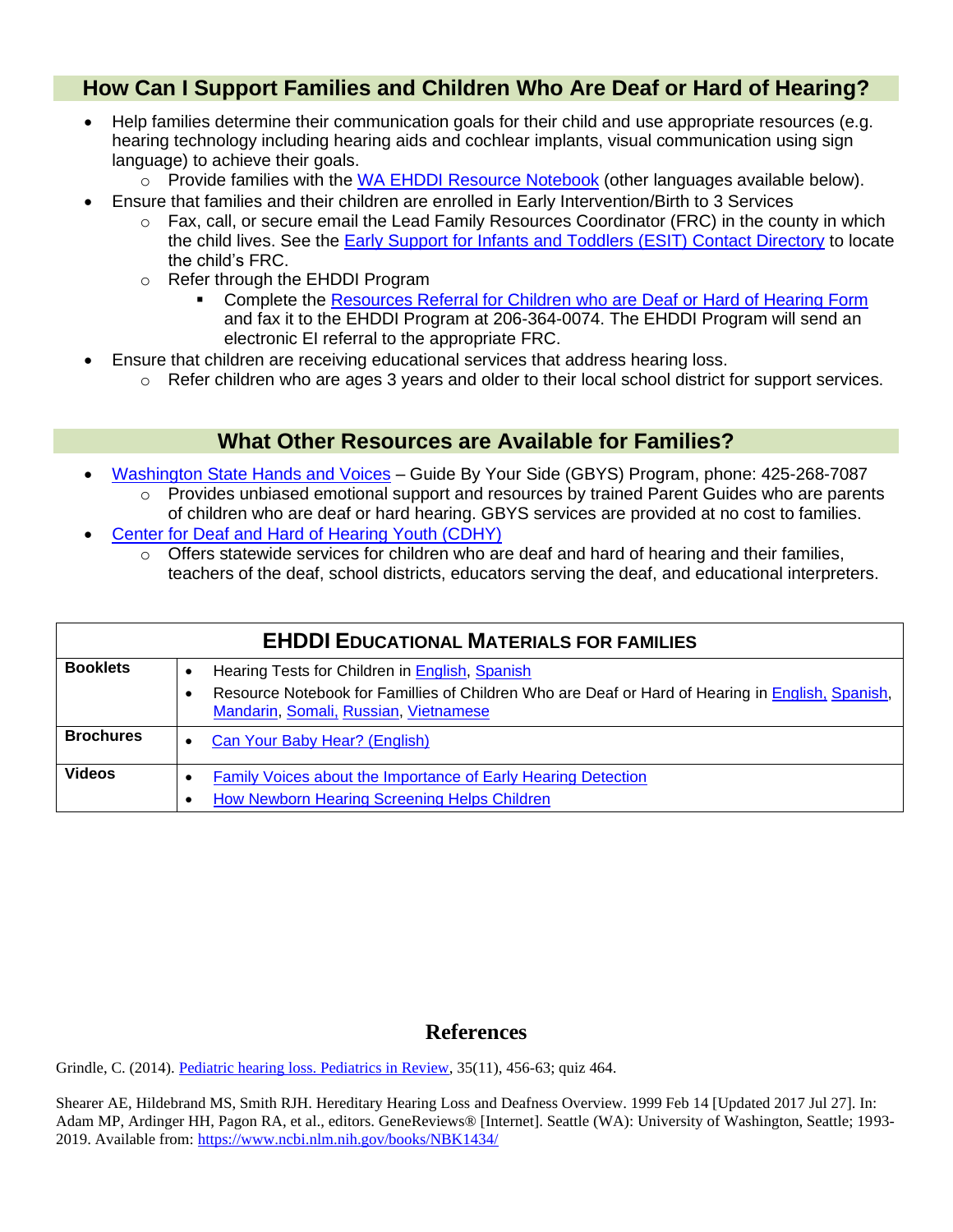| <b>SPECIAL NEEDS INFORMATION AND RESOURCES</b> |                                                                                                                          |                                                                                                                                     |  |  |  |  |  |  |
|------------------------------------------------|--------------------------------------------------------------------------------------------------------------------------|-------------------------------------------------------------------------------------------------------------------------------------|--|--|--|--|--|--|
| Local<br><b>Audiology</b><br><b>Resources:</b> | <b>Link Audiology</b><br>Silverdale, WA                                                                                  | 360-551-4800 connect@linkaudiology.com; www.linkaudiology.com                                                                       |  |  |  |  |  |  |
|                                                | Mary Bridge Speech and<br><b>Hearing Services</b><br>Tacoma, WA                                                          | 253-697-5200 www.multicare.org/mary-bridge-audiology-pediatric-hearing                                                              |  |  |  |  |  |  |
|                                                | <b>Nilsson Audiology</b><br>Port Orchard, WA                                                                             | 360-362-1404 www.nilssonaudiology.com                                                                                               |  |  |  |  |  |  |
|                                                | The Doctors Clinic-Salmon<br><b>Medical Center Audiology</b><br>Silverdale, Wa                                           | 360-782-3897 www.thedoctorsclinic.com/specialties/audiology.aspx                                                                    |  |  |  |  |  |  |
|                                                | Naval Hospital Bremerton<br>Audiology (Tricare Only)<br>Bremerton, Wa                                                    | 360-475-4000 https://www.med.navy.mil/sites/nhbrem/Pages/default.aspx                                                               |  |  |  |  |  |  |
| <b>Regional:</b>                               | WithinReach Family Health<br>Hotline                                                                                     | 1-800-322-2588, 1-800-833-6388 TTD<br>http://www.parenthelp123.org/ Spanish: http://www.parenthelp123.org/es/                       |  |  |  |  |  |  |
|                                                | <b>Infant Hearing Screening</b><br><b>Sites</b>                                                                          | http://www.doh.wa.gov/hearingscreening                                                                                              |  |  |  |  |  |  |
|                                                | Diagnostic Audiology Clinic<br>for Infants                                                                               | www.doh.wa.gov/infantaudiology                                                                                                      |  |  |  |  |  |  |
|                                                | List of Lead FRCs at ESIT<br>(birth to 3)                                                                                | https://www.dcyf.wa.gov/sites/default/files/pdf/ESITContactsDirectory.pdf                                                           |  |  |  |  |  |  |
|                                                | <b>School District Special</b><br>Education (ages 3 and up)                                                              | https://www.k12.wa.us/sites/default/files/public/specialed/pubdocs/specialeddirect<br>ory.pdf                                       |  |  |  |  |  |  |
|                                                | <b>EHDDI</b> Program                                                                                                     | www.doh.wa.gov/earlyhearingloss<br>EHDDI2@DOH.WA.GOV<br>206-418-5613                                                                |  |  |  |  |  |  |
|                                                | <b>Washington Sensory</b><br><b>Disabilites Services</b>                                                                 | https://www.wsdsonline.org/                                                                                                         |  |  |  |  |  |  |
| <b>National:</b>                               | Hands & Voices TM                                                                                                        | http://www.handsandvoices.org/                                                                                                      |  |  |  |  |  |  |
|                                                | National Center for Hearing<br>Assessment and<br>Management (NCHAM)                                                      | http://infanthearing.org/                                                                                                           |  |  |  |  |  |  |
|                                                | CDC What is Hearing Loss<br>in Children?                                                                                 | https://www.cdc.gov/ncbddd/hearingloss/facts.html                                                                                   |  |  |  |  |  |  |
|                                                | Pediatrics: Hearing<br>Assessment in Infants and<br><b>Children: Recommendations</b><br><b>Beyond Neonatal Screening</b> | https://pediatrics.aappublications.org/content/124/4/1252#T3                                                                        |  |  |  |  |  |  |
|                                                | AAP Program to Enhance<br>the Health & Development<br>of Infants and Children<br>(PEHDIC)                                | https://www.aap.org/en-us/advocacy-and-policy/aap-health-<br>initiatives/PEHDIC/Pages/Early-Hearing-Detection-and-Intervention.aspx |  |  |  |  |  |  |